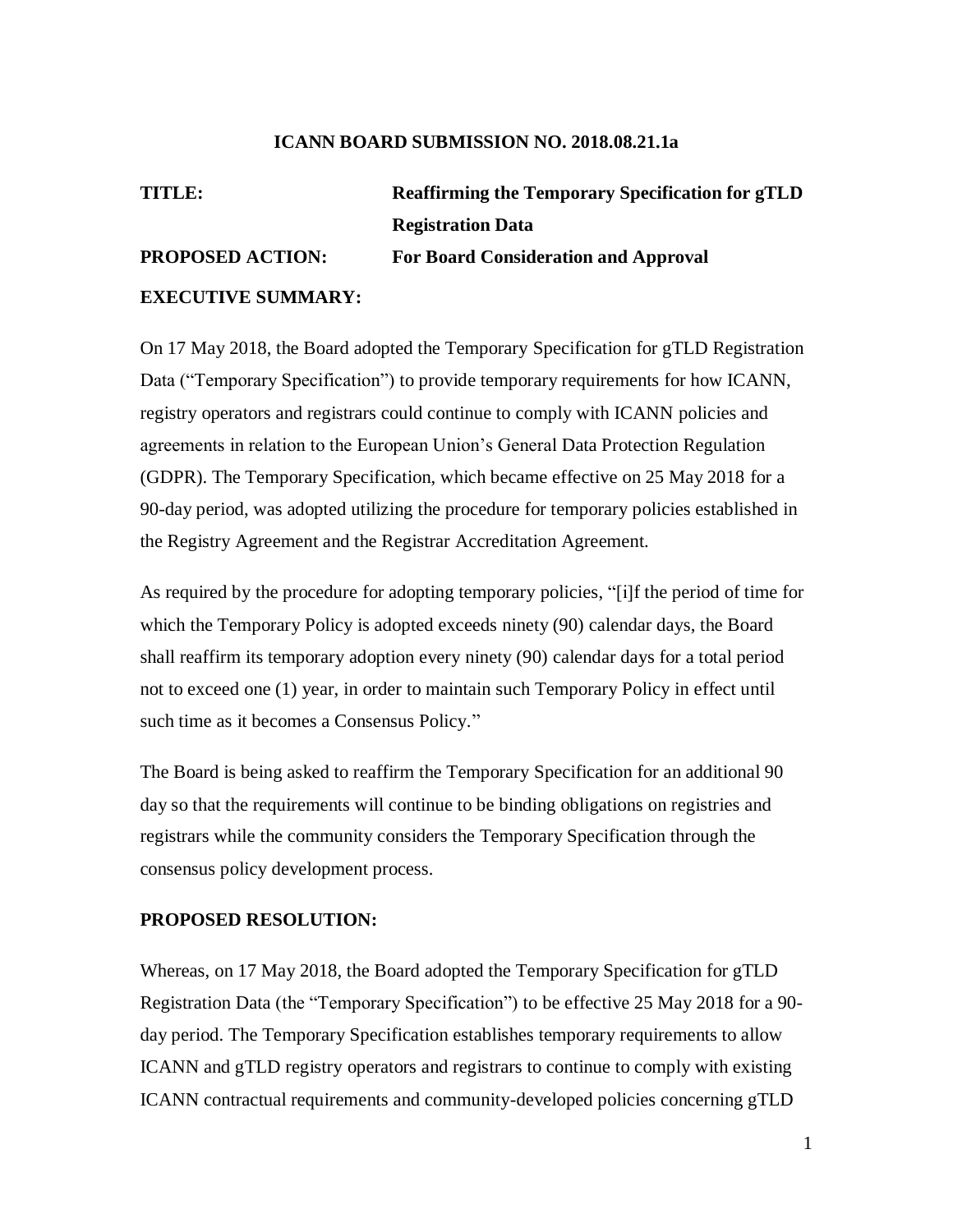registration data (including WHOIS) in light of the European Union's General Data Protection Regulation (GDPR).

Whereas, the Board adopted the Temporary Specification pursuant to the procedures in the Registry Agreement and Registrar Accreditation Agreement for adopting temporary policies. This procedure requires that "[i]f the period of time for which the Temporary Policy is adopted exceeds ninety (90) calendar days, the Board shall reaffirm its temporary adoption every ninety (90) calendar days for a total period not to exceed one (1) year, in order to maintain such Temporary Policy in effect until such time as it becomes a Consensus Policy".

Resolved (2018.08.21.xx), the Board reaffirms the [Temporary Specification for](https://www.icann.org/resources/pages/gtld-registration-data-specs-2018-05-17-en#temp-spec) gTLD [Registration Data](https://www.icann.org/resources/pages/gtld-registration-data-specs-2018-05-17-en#temp-spec) pursuant to the procedures in the Registry Agreement and Registrar Accreditation Agreement concerning the establishment of temporary policies. In reaffirming this Temporary Specification, the Board has determined that:

- 1. The modifications in the Temporary Specification to existing requirements concerning the processing of personal data in registration data continue to be justified and immediate temporary establishment of the Temporary Specification continues to be necessary to maintain the stability or security of Registrar Services, Registry Services or the DNS or the Internet.
- 2. The Temporary Specification is as narrowly tailored as feasible to achieve the objective to maintain the stability or security of Registrar Services, Registry Services or the DNS or the Internet.
- 3. The Temporary Specification will be effective for an additional 90-day period.

Resolved (2018.08.21.xx), the Board reaffirms the [Advisory Statement Concerning](https://www.icann.org/en/system/files/files/advisory-statement-gtld-registration-data-specs-17may18-en.pdf)  [Adoption of the Temporary Specification for gTLD Registration Data,](https://www.icann.org/en/system/files/files/advisory-statement-gtld-registration-data-specs-17may18-en.pdf) which sets forth its detailed explanation of its reasons for adopting the Temporary Specification and why the Board believes such Temporary Specification should receive the consensus support of Internet stakeholders.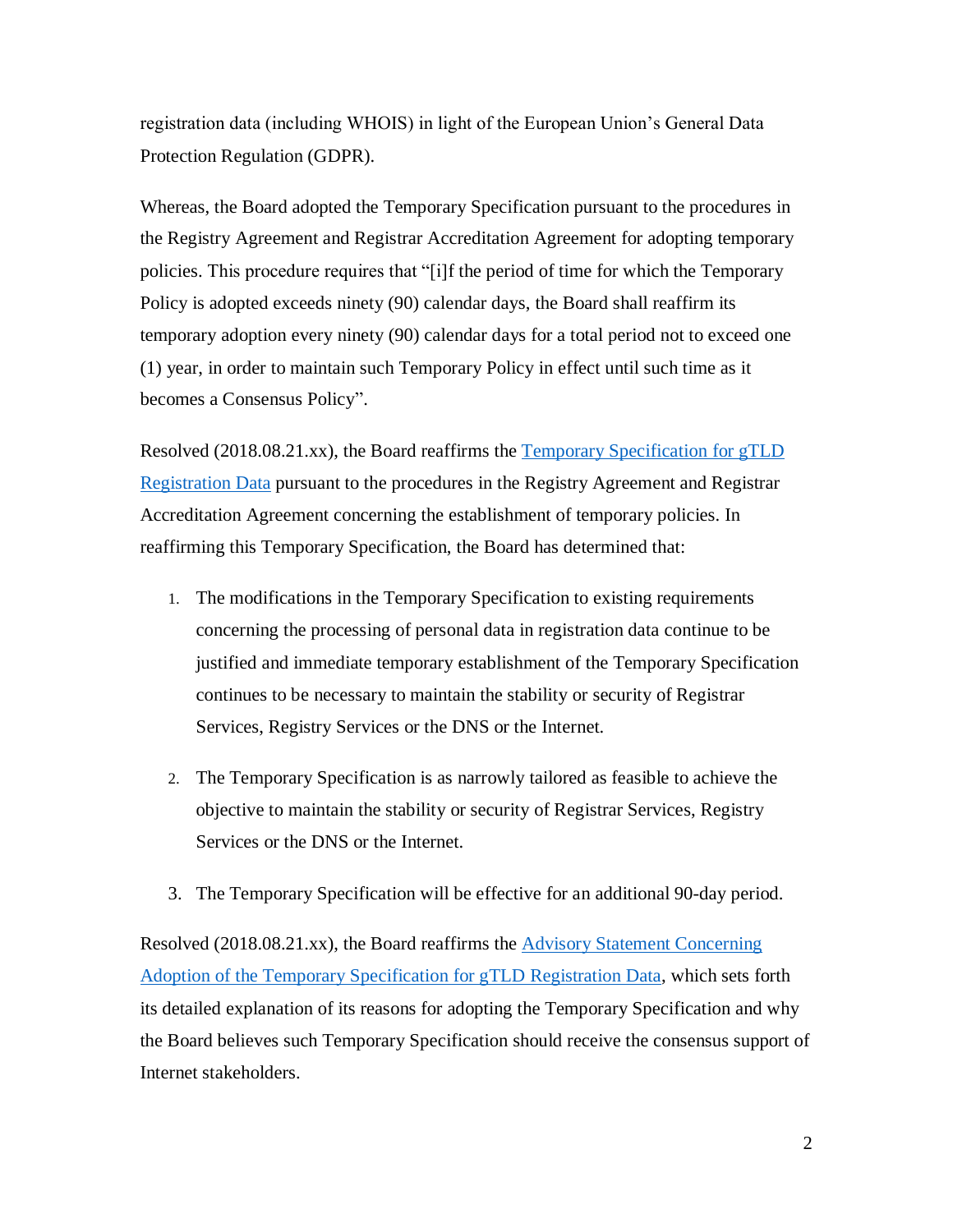### **PROPOSED RATIONALE:**

The European Union's General Data Protection Regulation (GDPR) went into effect on 25 May 2018. The GDPR is a set of rules adopted by the European Parliament, the European Council and the European Commission that impose new obligations on all companies and organizations that collect and maintain any "personal data" of residents of the European Union, as defined under EU data protection law. The GDPR impacts how personal data is collected, displayed and processed among participants in the gTLD domain name ecosystem (including registries and registrars) pursuant to ICANN contracts and policies.

On 17 May 2018, the Board adopted the Temporary Specification for gTLD Registration Data ("Temporary Specification") to establish temporary requirements to allow ICANN and gTLD registry operators and registrars to continue to comply with existing ICANN contractual requirements and community-developed policies concerning gTLD registration data (including WHOIS) in relation to the GDPR. The Temporary Specification, which became effective on 25 May 2018, was adopted utilizing the procedure for temporary policies established in the Registry Agreement and the Registrar Accreditation Agreement.

As required by the procedure in the Registrar Accreditation Agreement and Registry Agreements for adopting a temporary policy or specification, "[i]f the period of time for which the Temporary Policy is adopted exceeds ninety (90) calendar days, the Board shall reaffirm its temporary adoption every ninety (90) calendar days for a total period not to exceed one (1) year, in order to maintain such Temporary Policy in effect until such time as it becomes a Consensus Policy."

Today, the Board is taking action to reconfirm the Temporary Specification for an additional 90 days as the temporary requirements continue to be justified in order to maintain the stability or security of registry services, registrar services or the DNS. When adopting the Temporary Specification, the Board provided an [Advisory Statement](https://www.icann.org/en/system/files/files/advisory-statement-gtld-registration-data-specs-17may18-en.pdf) to provide a detailed explanation of its reasons for adopting the Temporary Specification and why the Board believes such Temporary Specification should receive the consensus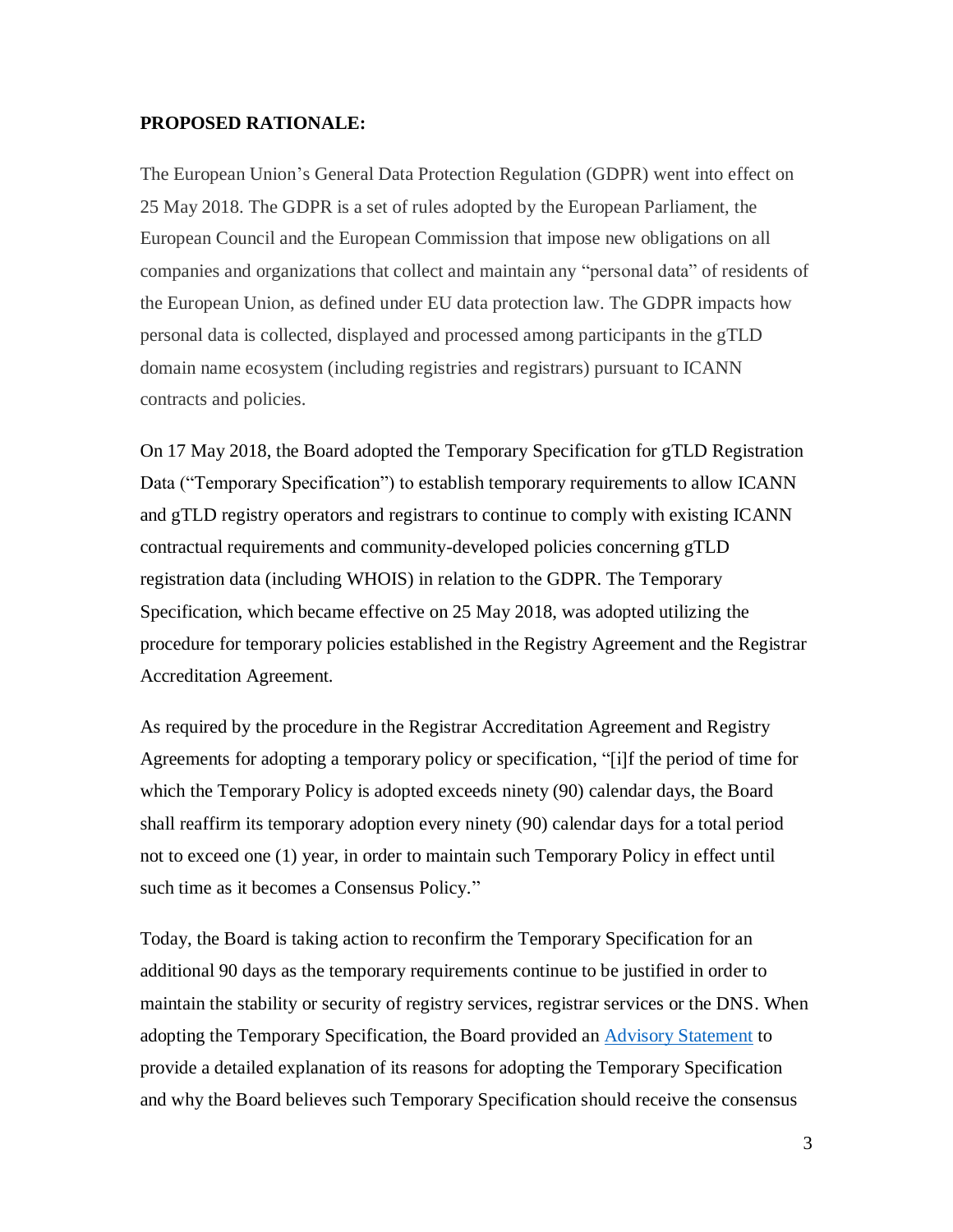support of Internet stakeholders. The Board reaffirms the Advisory Statement, which is incorporated by reference into the rationale to the Board's resolutions.

As required when a temporary policy or specification is adopted, the Board took action to implement the consensus policy development process and consulted with the GNSO Council on potential paths forward for considering the development of a consensus policy on the issues within the Temporary Specification. The consensus policy development process must be concluded in a one-year time period. The Board takes note that the GNSO Council [launched](https://www.icann.org/news/blog/gnso-council-launches-edpd-on-the-temporary-specification-for-gtld-registration-data) an Expedited Policy Development Process on the Temporary Specification, and the Working Group has begun its deliberations. The Board will continue to engage with the GNSO Council on this matter and reconfirms its commitment to provide the necessary support to the work of the Expediated Policy Development Process to meet the deadline (see 7 August 2018 letter from Cherine Chalaby to GNSO Council Chair: [https://www.icann.org/en/system/files/correspondence/chalaby-to-forrest](https://www.icann.org/en/system/files/correspondence/chalaby-to-forrest-et-al-07aug18-en.pdf)[et-al-07aug18-en.pdf\)](https://www.icann.org/en/system/files/correspondence/chalaby-to-forrest-et-al-07aug18-en.pdf).

The Board's action to reaffirm the Temporary Specification is consistent with ICANN's mission "[…] to ensure the stable and secure operation of the Internet's unique identifier systems […]". As one of ICANN's primary roles is to be responsible for the administration of the topmost levels of the Internet's identifiers, facilitating the ability to identify the holders of those identifiers is a core function of ICANN. The Board's action today will help serve the public interest and further the requirement in ICANN's Bylaws to "assess the effectiveness of the then current gTLD registry directory service and whether its implementation meets the legitimate needs of law enforcement, promoting consumer trust and safeguarding registrant data." [Bylaws Sec.  $4.6(e)(ii)$ ]

Also, this action is expected to have an immediate impact on the continued security, stability or resiliency of the DNS, as it will assist in continuing to maintain WHOIS to the greatest extent possible while the community works to develop a consensus policy. Reaffirming the Temporary Specification is not expected to have a fiscal impact on ICANN organization beyond what was previously identified in the Board's [rationale](https://www.icann.org/resources/board-material/resolutions-2018-05-17-en#1.a.rationale) for resolutions  $2018.05.17.01 - 2018.05.17.09$ . If the resource needs are greater than the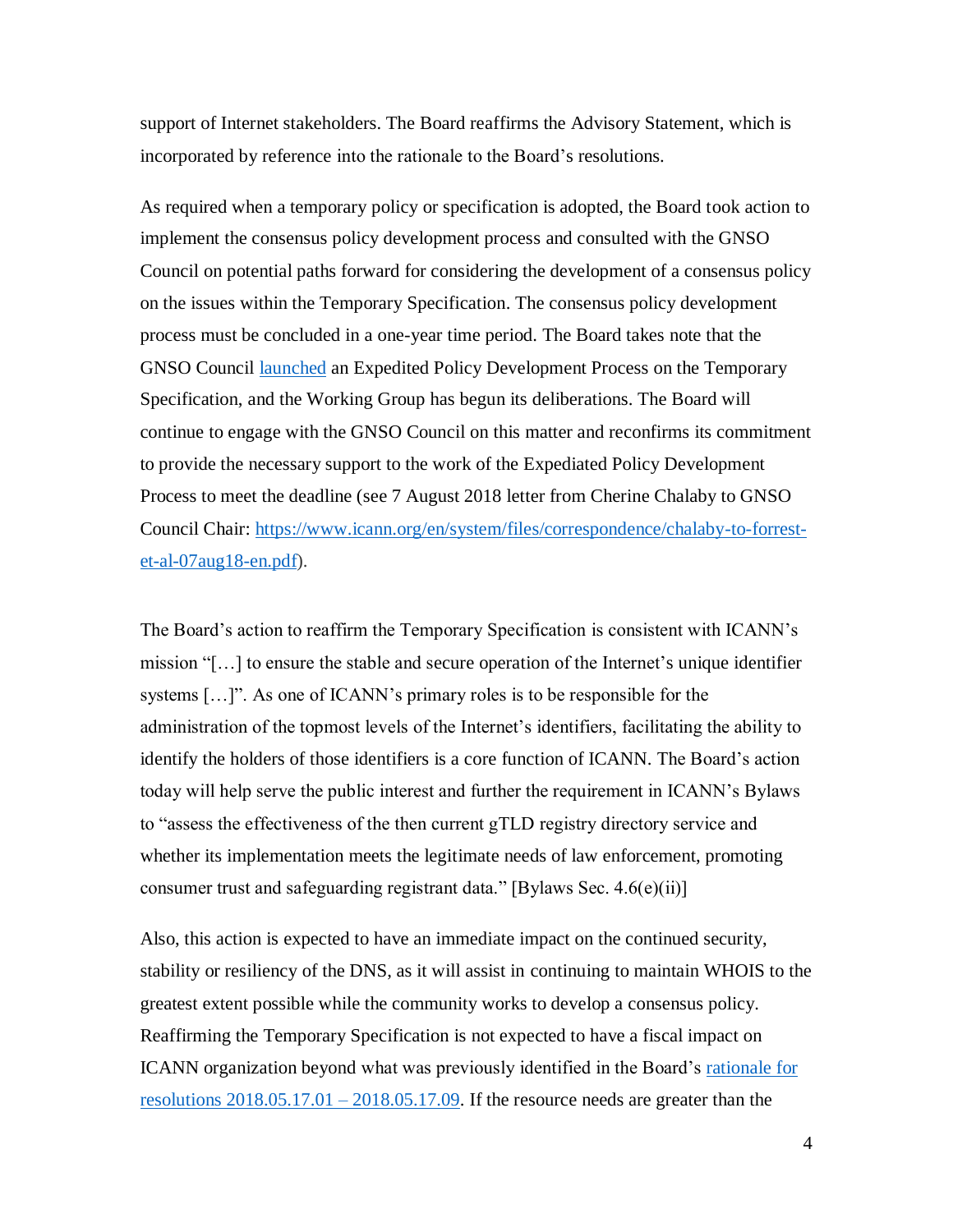amounts currently budgeted to perform work on WHOIS- and GDPR-related issues, the President and CEO will bring any additional resource needs to the Board Finance Committee for consideration, in line with existing fund request practices.

This is an Organizational Administrative Function of the Board for which public comment is not required, however ICANN's approach to addressing compliance with ICANN policies and agreements concerning gTLD registration data in relation to the GDPR has been the subject of comments from the community over the past year [\(https://www.icann.org/dataprotectionprivacy\)](https://www.icann.org/dataprotectionprivacy).

## **Signature Block:**

| Submitted by: |
|---------------|
| Position:     |
| Date Noted:   |
| Email:        |
|               |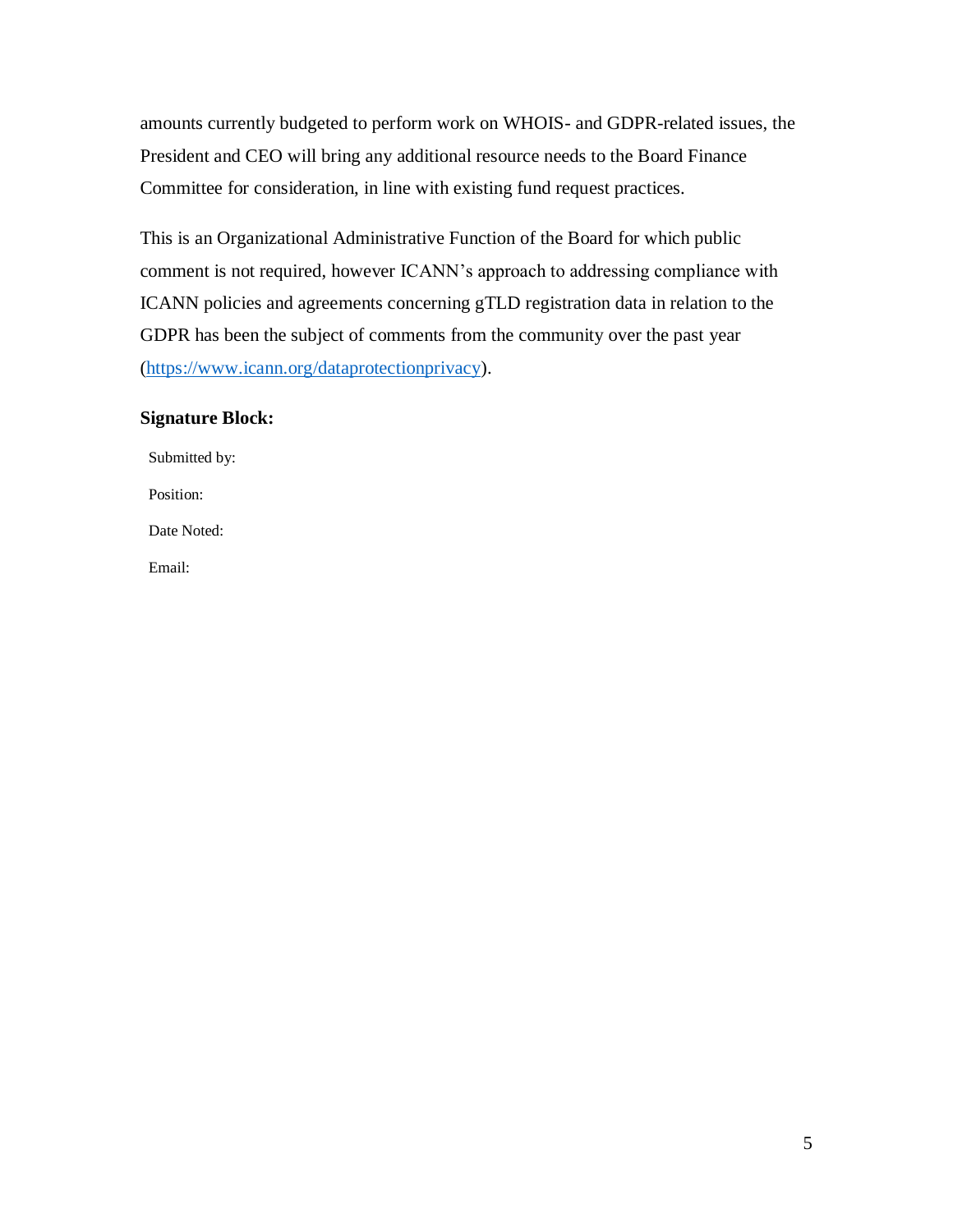# **AGENDA – 21 AUGUST 2018 SPECIAL BOARD MEETING – 60 minutes**

| Time, etc.                              | Agenda Item                                                                          | <b>Shepherd</b>   |
|-----------------------------------------|--------------------------------------------------------------------------------------|-------------------|
| Assembly,<br>Roll Call,<br>Discussion & | 1. Main Agenda                                                                       |                   |
| <b>Decision</b><br>$60$ min             | 1.a. Reaffirming the<br><b>Temporary Specification for</b><br>gTLD Registration Data | <b>Becky Burr</b> |
|                                         | 1.b. AOB                                                                             |                   |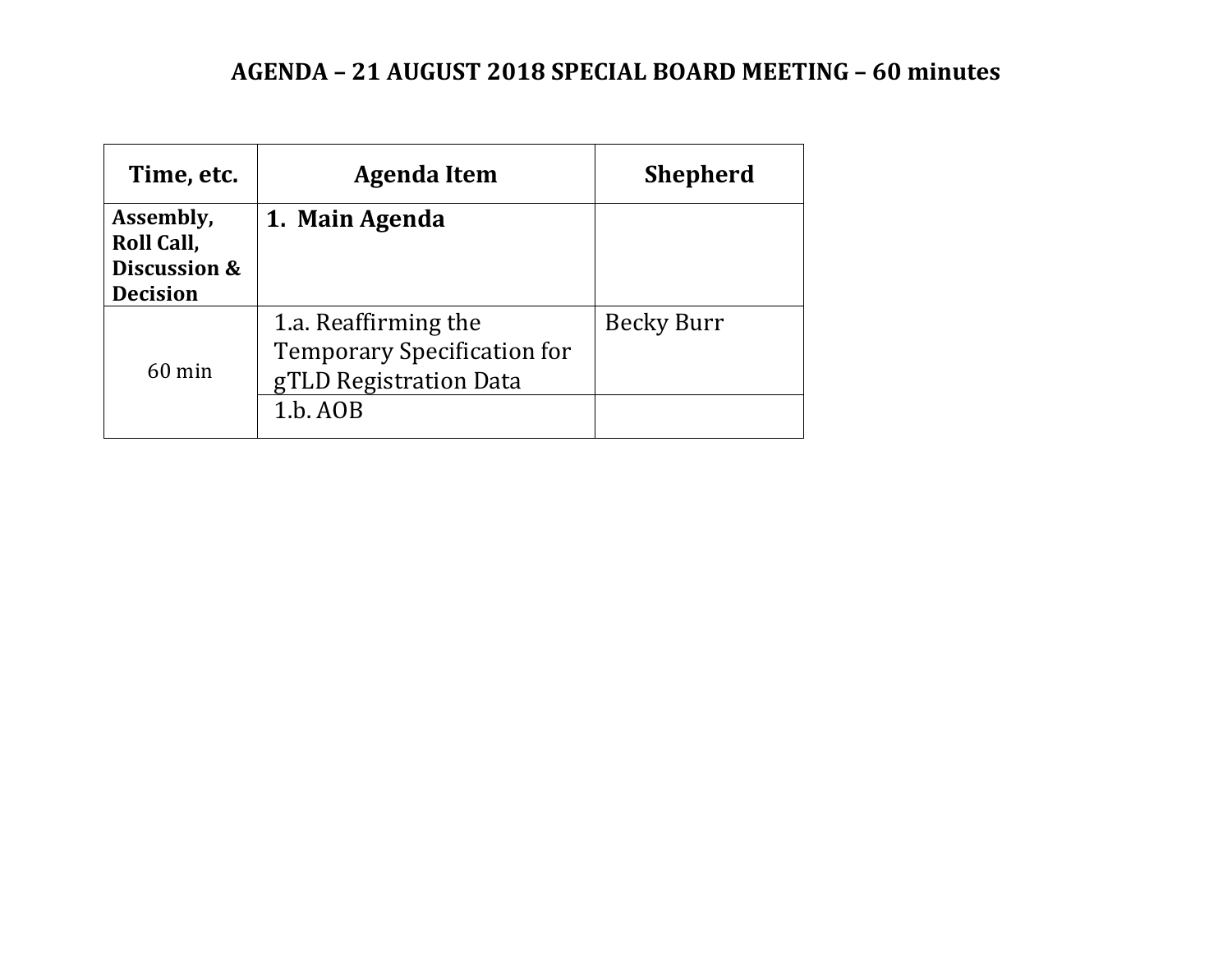**Directors and Liaisons,**

**Attached below please find Notice of date and time for a Special Meeting of the ICANN Board.** 

**21 August 2018 – Special Meeting of the ICANN Board of Directors - at 20:00 UTC. This Board meeting is estimated to last approximately 60 minutes.**

**[https://www.timeanddate.com/worldclock/fixedtime.html?iso=20180821T](https://www.timeanddate.com/worldclock/fixedtime.html?iso=20180821T20&p1=1440&ah=1) [20&p1=1440&ah=1](https://www.timeanddate.com/worldclock/fixedtime.html?iso=20180821T20&p1=1440&ah=1)**

**Some other time zones:**

- **21 August 2018 – 1:00pm PDT Los Angeles**
- **21 August 2018 – 4:00pm EDT Washington, D.C.**
- **21 August 2018 – 10:00pm CEST Brussels**
- **22 August 2018 – 5:00am JST Tokyo**

## **SPECIAL MEETING OF THE ICANN BOARD**

Main Agenda

- Reaffirmation of Temporary Specification for gTLD Registration Data
- AOB

## **MATERIALS – You can access the Board Meeting materials, when available, in Google Drive here:**

Contact Information Redacted

**If you have trouble with access, please let us know and we will work with you to assure that you get access to the documents.**